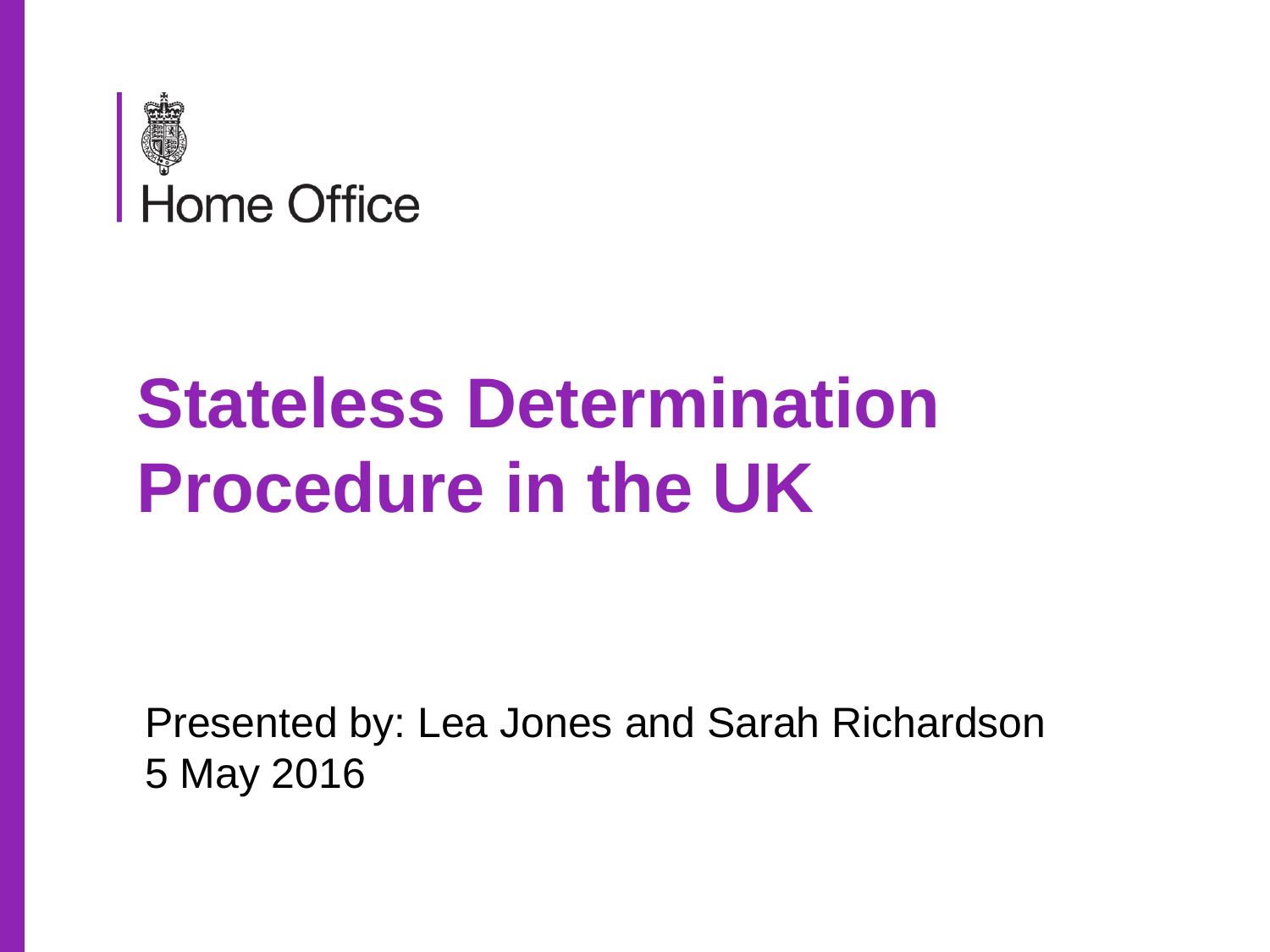## **UK policy change in April 2013**

- From 6 April 2013, the Immigration Rules allowed for 30 months leave to remain to be granted on the basis of being stateless. This policy is primarily intended for those who do not qualify for refugee status or for Humanitarian Protection or any other form of leave under the Immigration Rules and who consider that they meet the 1954 Convention definition of a stateless person as "a person who is not considered as a national by any state under the operation of its law".
- Leave will not be granted if an individual accepted as stateless is considered admissible to another country provided this is in accordance with the UK's international obligations.

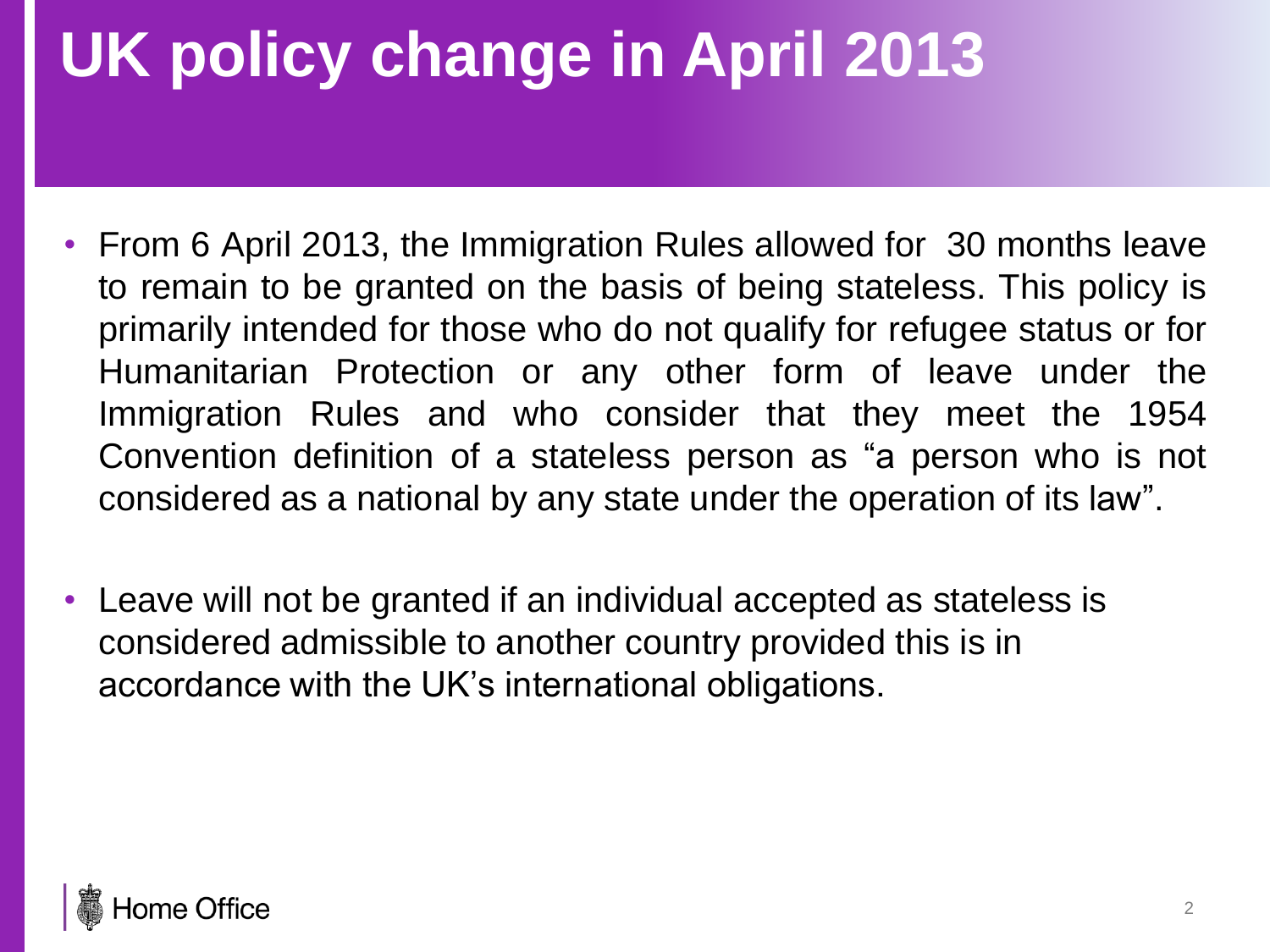## **UK policy change in April 2013**

- An application for Stateless leave must be made on the appropriate form (FLR S) to be valid. There is no right of appeal against the refusal
- Applicant can apply for an Administrative Review of the decision
- Any further litigation through Judicial Review
- Applicants who meet the stateless definition and are not admissible to country of origin or any other country may be granted 30 months leave under paragraph 405 of the Immigration Rules.
- Those granted stateless leave are entitled to apply for a Travel Document issued in accordance with the 1954 Convention.

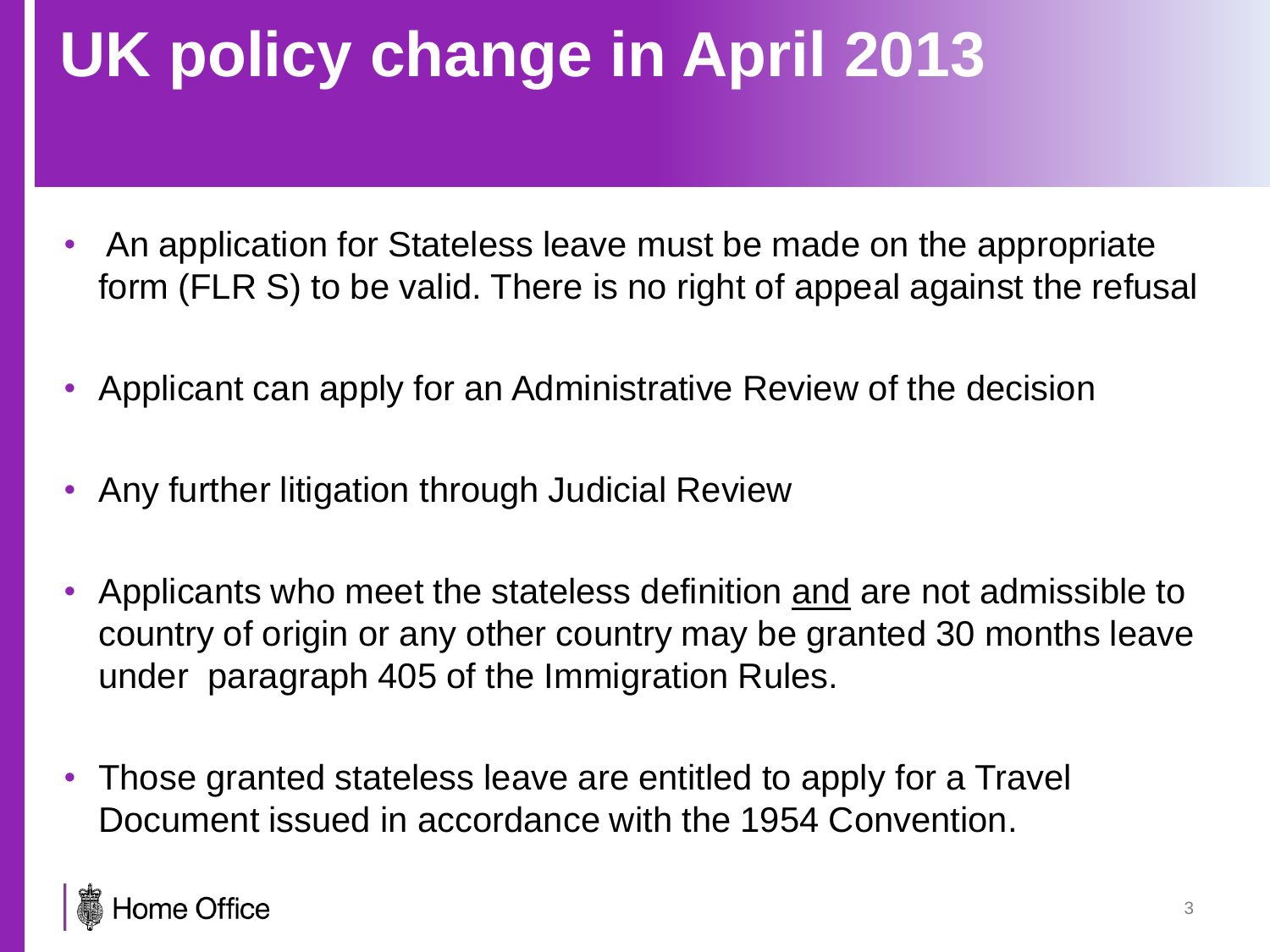## **UK policy change in April 2013**

- Those granted leave have unrestricted access to the labour market same rights and benefits as those granted asylum
- The requirement for Indefinite Leave to Remain (settlement) is for the subject to complete 2 x 30 month periods of leave in the same capacity (stateless leave).
- After ILR applicant can apply for citizenship after 12 months later
- Naturalisation (citizenship) can be applied for in line with other Immigration cases and subject to same requirements
- Policy updated in February 2016
	- Remove mandatory interviews in all cases
	- Updated policy position on voluntary renunciation of nationality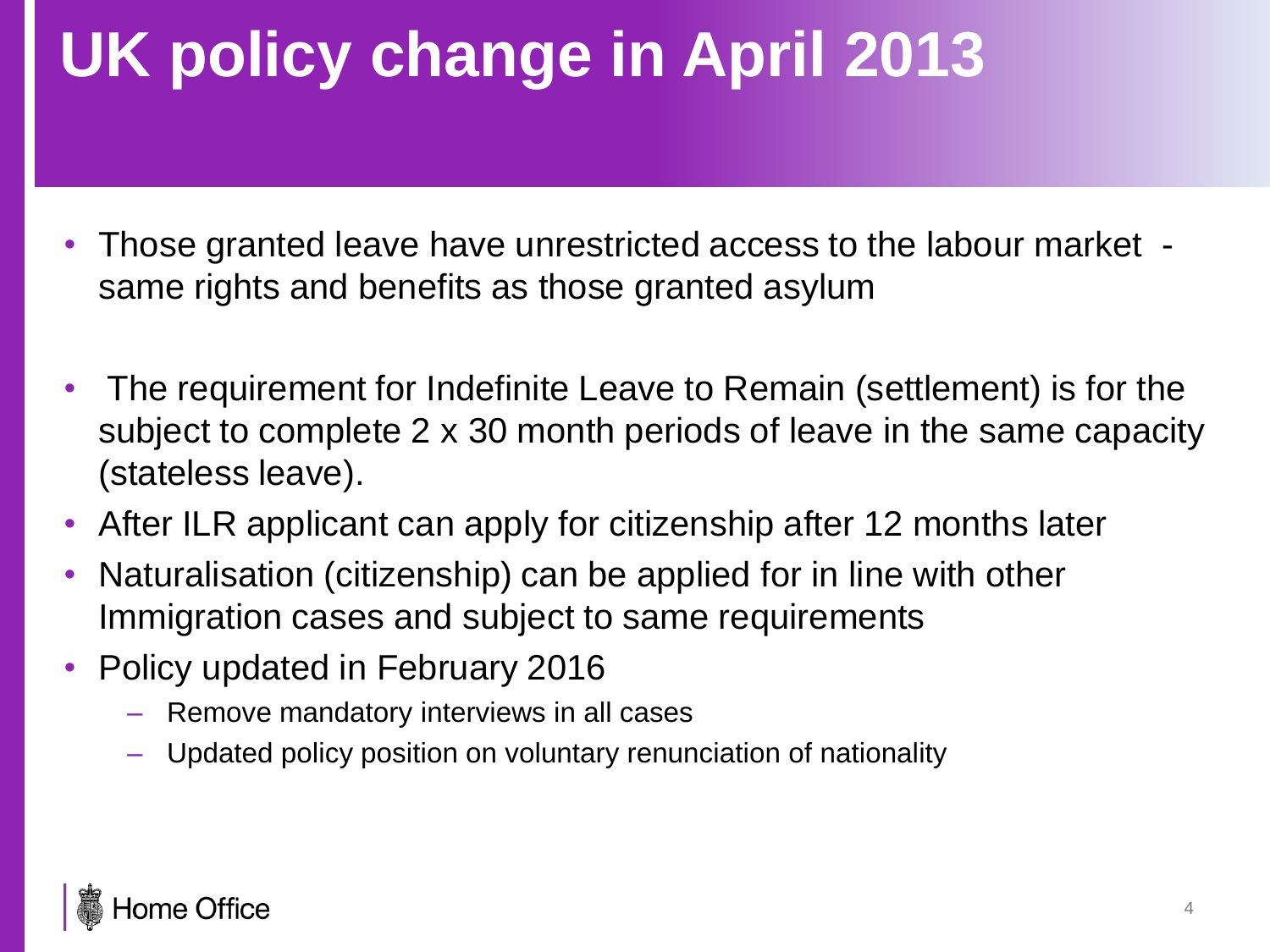#### **Features of the SDP**

- The Stateless Determination Process (SDP) is independent of the asylum process – asylum takes precedence.
- Application is free, must be made on the relevant form no facility to apply in person.
- The burden of proof is on applicant caseworker is required to assist with research and enquiries
- The standard of proof is the balance of probabilities higher than low standard in asylum decisions
- Applicants must meet the stateless definition and not be admissible to their country of origin or any other country **Home Office**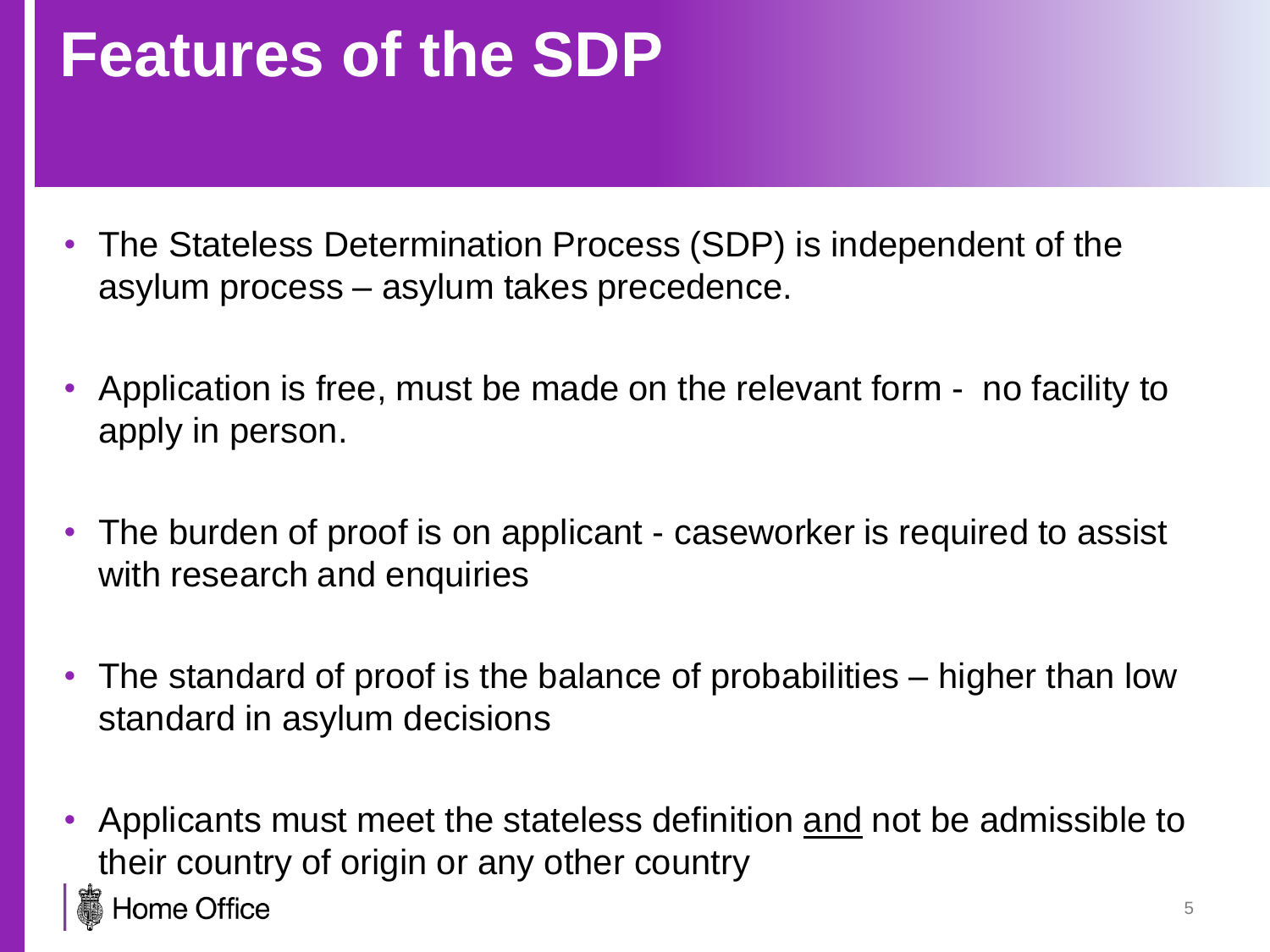## **Evidence gathering**

- Written evidence required in all cases interview only if needed
- Documentary evidence can include:
	- $\triangleright$  Identity documents, travel documents, birth certificates
	- $\triangleright$  Official responses to requests
	- $\triangleright$  Employment, education, military service
	- $\triangleright$  Certificate of renunciation of nationality
- Research can also be undertaken with Home Office Country Policy Information Team – e.g. specific issues/general country information
- Enquires with Embassies or High Commissions
- External sources UNHCR Ref World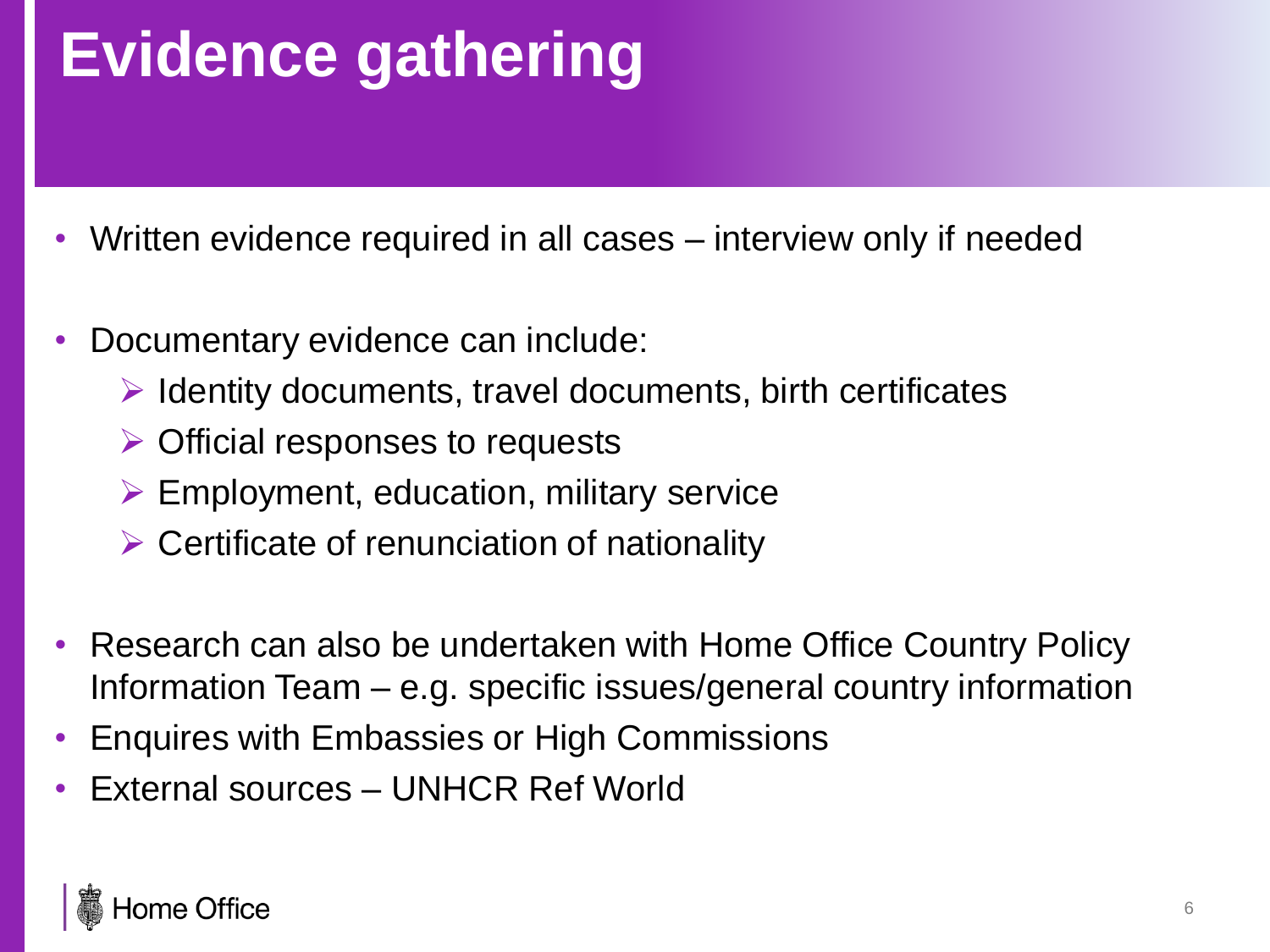### **"not considered as a national by any state under the operation of its law"**

The caseworker must establish:

- What is the relevant nationality law
- How is nationality acquired, by birth, descent, or both
- How does the state apply law in practice
- How can / will it be applied to the applicant
- Is return possible to more than one state dual nationality

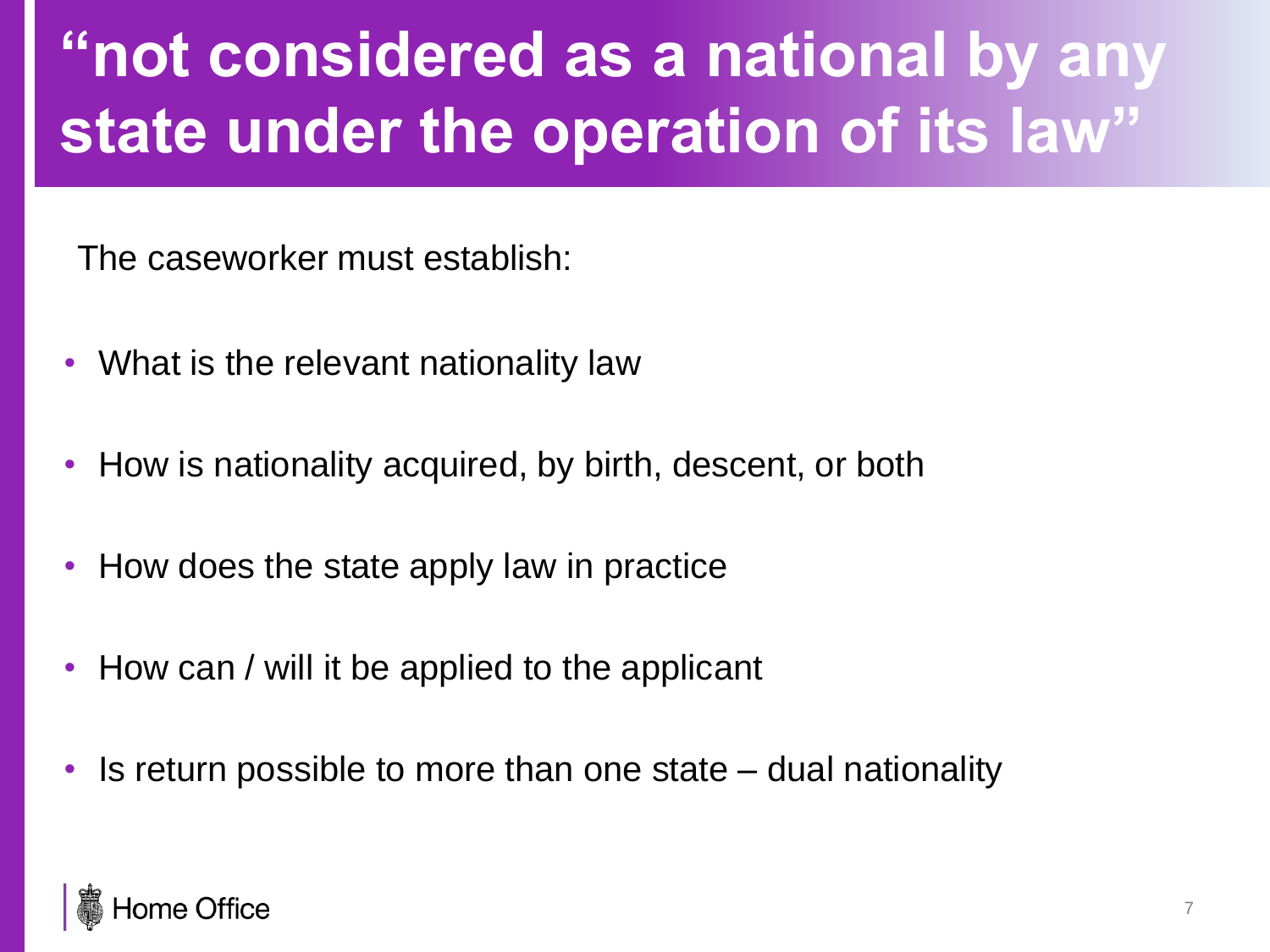## **Exclusion from recognition : Article 1(2) of 1954 Convention**

- those "at present receiving from organs or agencies of the UN other than the United Nations High Commissioner for Refugees protection or assistance so long as they are receiving such protection or assistance"
- those "recognized by the competent authorities of the country in which they have taken residence as having the rights and obligations which are attached to the possession of the nationality of that country"
- those "for whom there are serious reasons for considering that they have:
	- $\triangleright$  committed a crime against peace, a war crime, or a crime against humanity, etc
	- $\triangleright$  committed a serious non-political crime outside the country of their residence prior to their admission etc
	- $\triangleright$  been guilty of acts contrary to the purposes and principles of the UN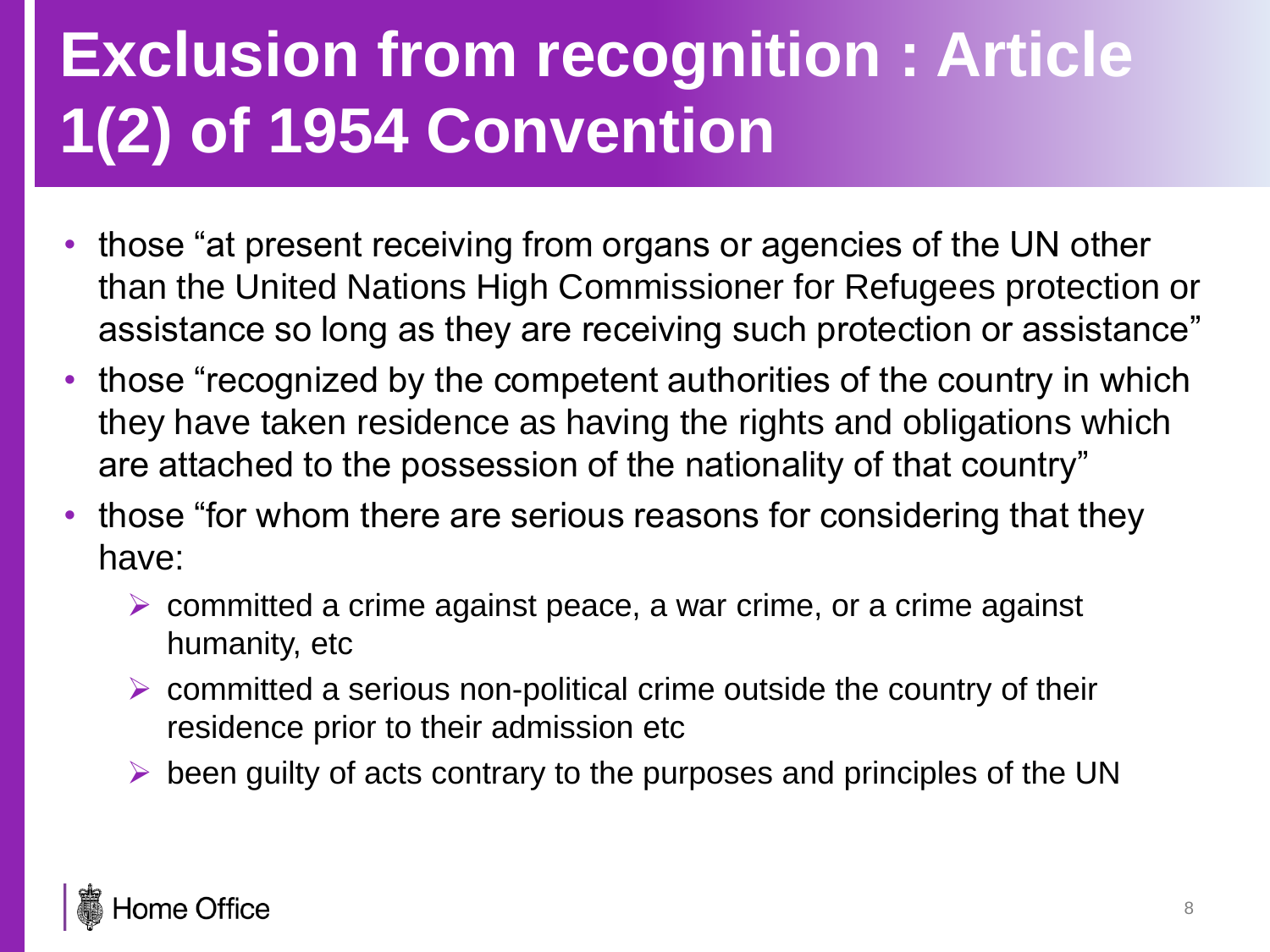#### **In other words…..**

…..the equivalent of Articles 1D, 1E and 1F of the Refugee Convention or Article 12(1) and (2) of Directive 2004/83/EC ('Qualification Directive')

To note:

- The potential significance of exclusion for Palestinians under Convention Article 1D **/** QD 12(1(a)
- CJEU exclusion case law on  $12(1)(a)$  Bolbol, El Kott
- Burden of proof on the decision-maker, not for applicant to show that exclusion does not apply.
- But applicant must still show inadmissible.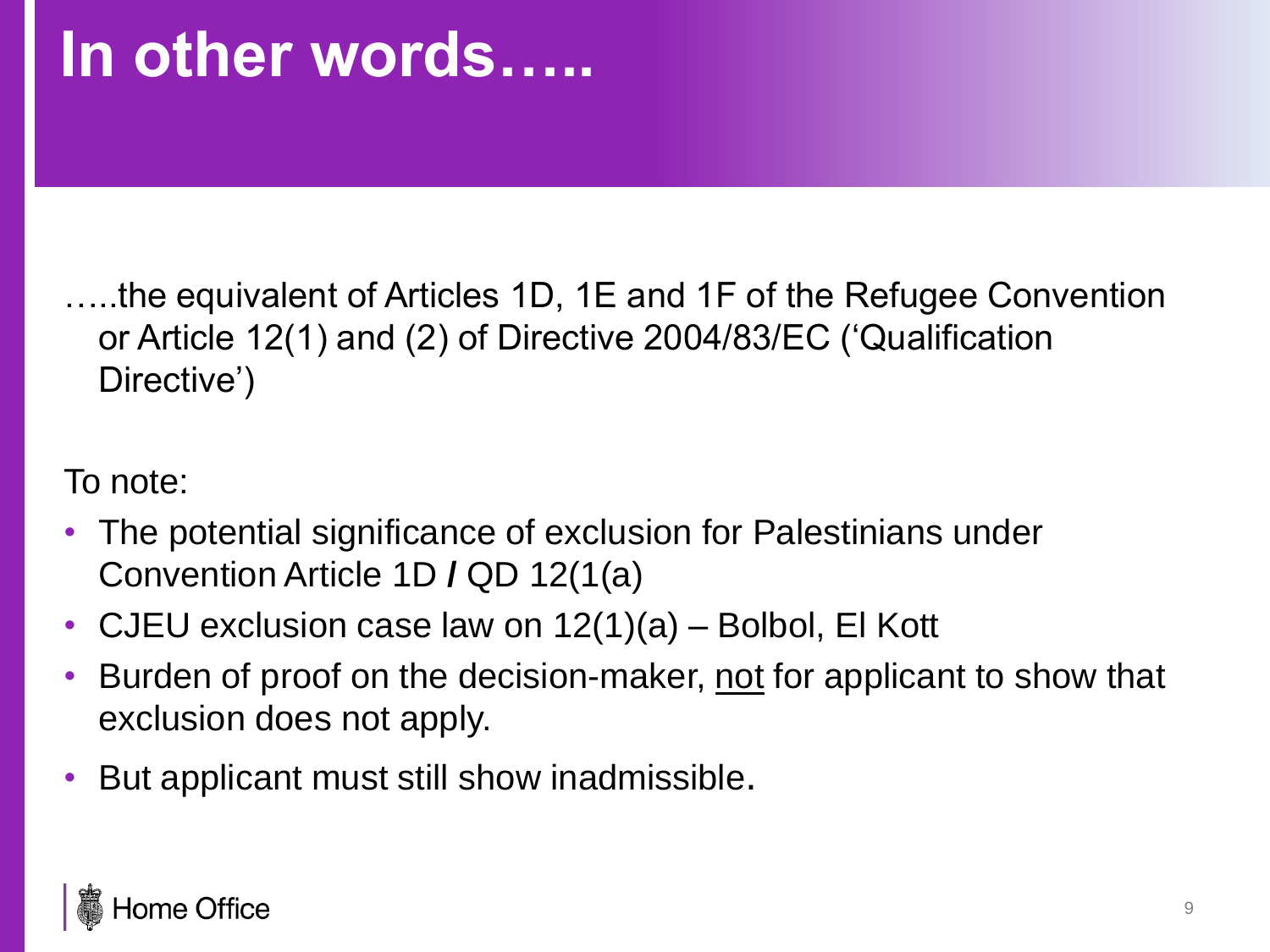### **The UK experience so far**

Between 1 April 2013 and 31 December 2015

Applications by country of birth (Top 5 for 2015)

- $\triangleright$  Zimbabwe
- $\triangleright$  Iran
- $\triangleright$  Iraq
- $\triangleright$  India
- $\triangleright$  Burma

Other Trend: Predominantly male former failed asylum seekers.